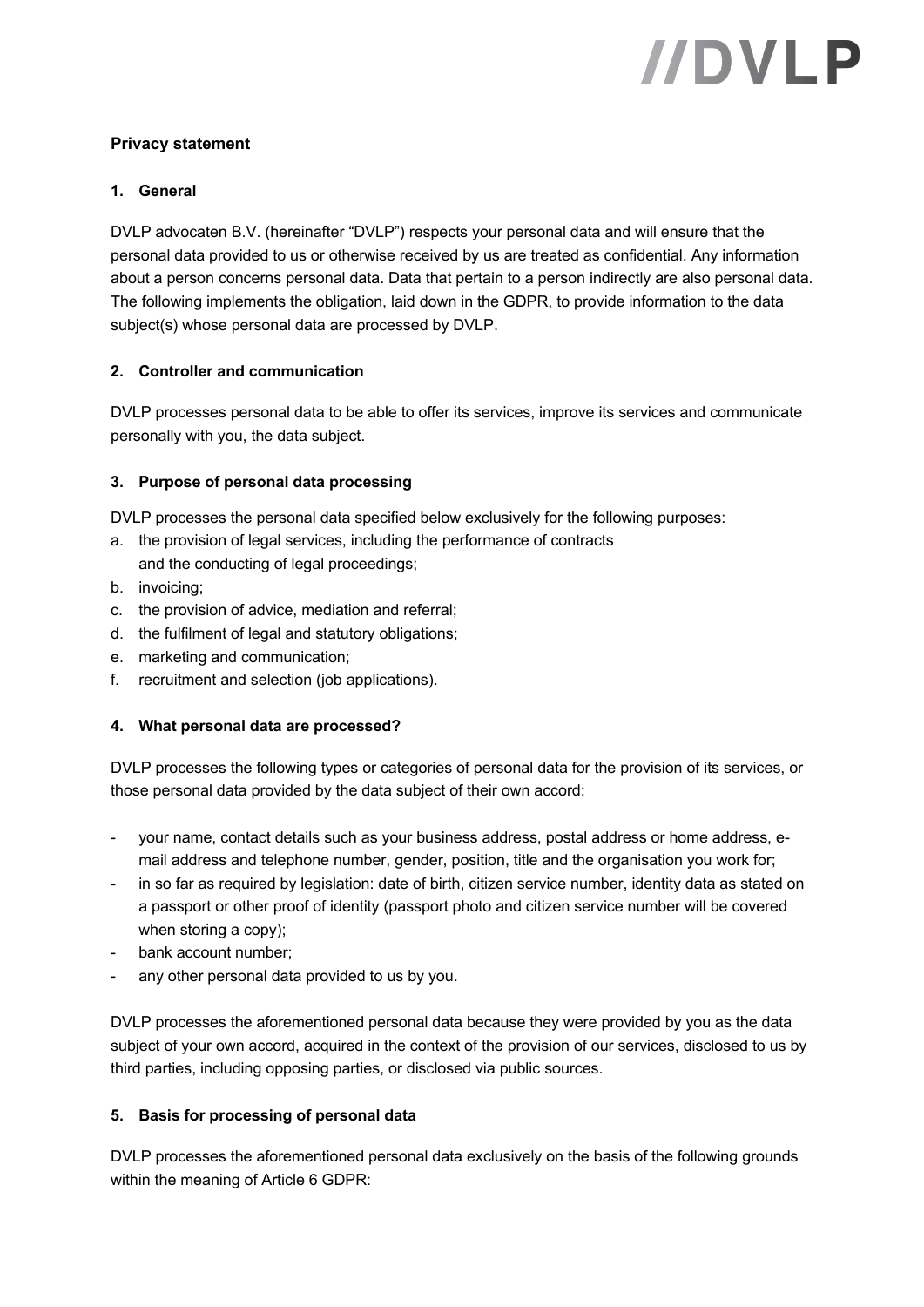- fulfilment of a legal obligation
- performance of a contract
- consent given by data subject(s)
- pursuit of a legitimate interest

#### **6. Sharing personal data with third parties**

DVLP will share your personal data with third parties only in so far as necessary for the provision of services with due observance of the purposes stated above. Examples may include when a lawyer is substituted by another lawyer, when an expert investigation is being performed or when a third party is engaged on behalf of and on the instruction of DVLP, such as IT providers, but also when your personal data are provided in connection with legal or other proceedings, or correspondence with the opposing party. In addition, DVLP may provide personal data to third parties such as supervisory authorities or other institutions of public authority if there is a legal obligation to do so. DVLP will enter into a processing agreement with the third party processing your personal data on behalf of and on the instruction of DVLP under which that third party will also be obliged to comply with the GDPR. Third parties engaged by DVLP who offer their services as controllers are themselves responsible for complying with the GDPR when further processing your personal data. Examples may include an auditor, civil-law notary or other third party engaged for a second opinion or expert report.

# **7. Security**

DVLP is committed to ensuring that your personal data are protected and secure and, taking into account the state of the art, will take appropriate technical and organisational measures to ensure a level of security appropriate to the risk. In the event that DVLP uses the services of third parties such as an IT provider, DVLP will include arrangements for sufficient security measures in the processing agreement for the protection of the personal data.

#### **8. Retention period**

DVLP will not keep the personal data being processed any longer than strictly necessary for the data processing purposes stated above or required pursuant to laws and regulations.

#### **9. Rights of data subject**

Requests for access, rectification, restriction, objection, data portability, erasure of your personal data or withdrawal of prior consent can be sent by e-mail to privacy@dvlp.nl. We will respond to you within four weeks after receiving your request.

There may be circumstances in which DVLP is unable to fully comply with your request as data subject. Examples may include the lawyers' duty of confidentiality and statutory retention periods.

To ensure that we are providing the relevant personal data to the right person further to your request, we ask that you provide a copy of a valid passport, driving licence or other proof of identity (with covered passport photo and citizen service number) for verification. DVLP will only handle those requests that relate to your own personal data.